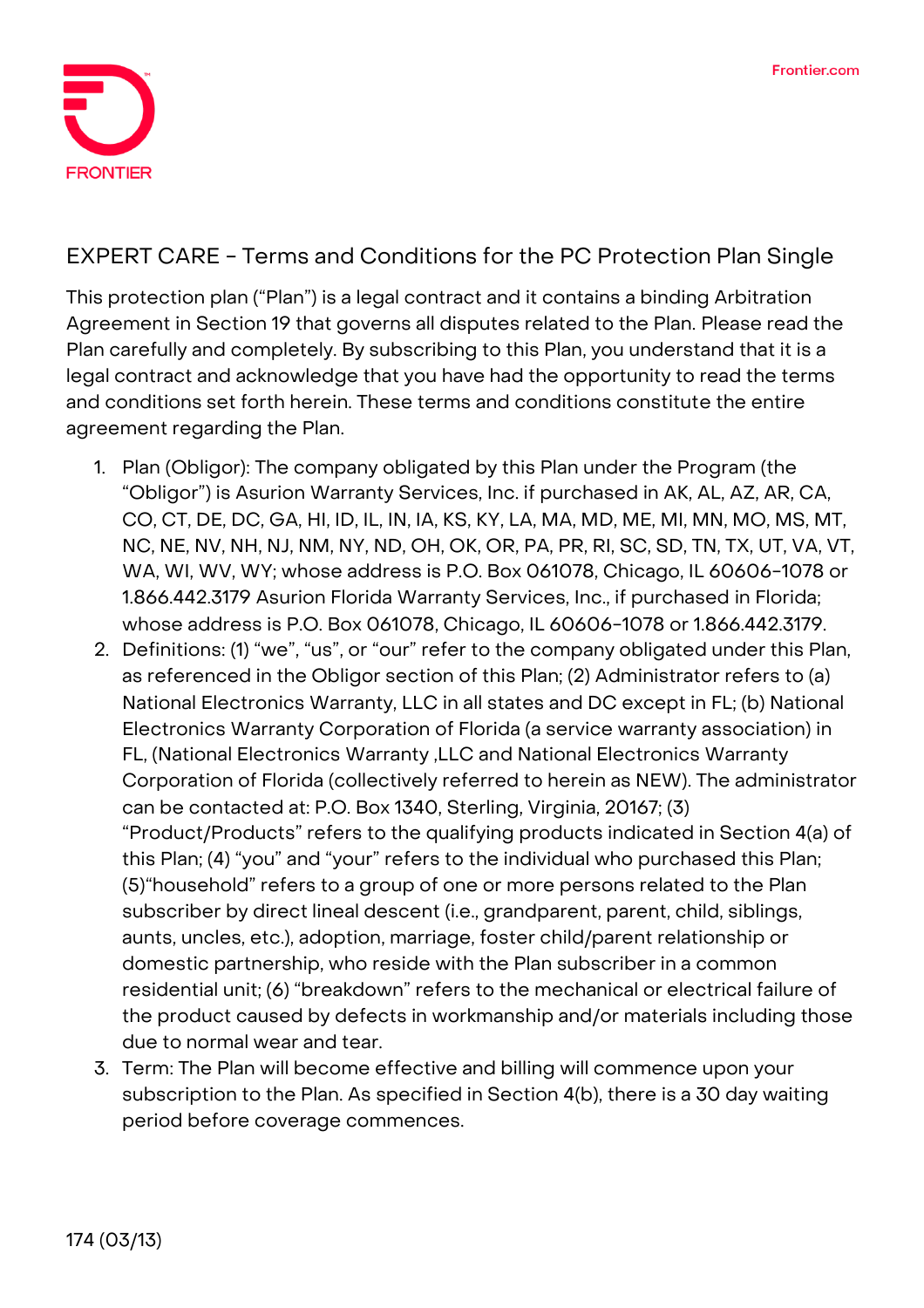

- 4. **Coverage:** This Plan provides for the repair or replacement of your product to its standard operating condition if the product fails to perform its intended functions due to a breakdown. The terms of coverage are further outlined below:
	- a. Qualifying Products: This Plan covers one (1) desktop or laptop system. For the purpose of this Plan, a system consists of a desktop personal computer or laptop computer (referred to as a "PC") and one (1) of each of the following: an associated external monitor which must be 19" or smaller, keyboard (wired or wireless), mouse (wired or wireless), external broadband modem, non-commercial router (wired or wireless) and a FiberOptic back up battery. All types of PCs are eligible for coverage under this Plan except PCs which are not equipped with a Windows Operating System version Windows XP or newer and Apple computers which are not equipped with an Apple operating system version OS X or newer.
	- b. Coverage Effective Date: **Coverage under the Plan will commence 31 days after your subscription to the Plan. No service will be provided during the initial 30 days of the Plan.** If the Plan is cancelled, coverage will continue for 30 days after the cancellation date. There will be no lapse in coverage if you move to another residence, provided that you continue your service with Frontier.
	- c. Primary Residence: Unless otherwise specified, the coverage under this Plan applies to one (1) system customarily located in your primary residence belonging to you or a member of your household. If you change your primary residence, you are required to notify Frontier of such request or change. In the event that you wish to obtain coverage for more than one residence, additional Plans must be purchased.
	- d. Service Fee: **In the event that your PC or monitor requires service, you will be required to pay a service fee in the amount of Eighty-Nine Dollars (\$89.00).** The service fee does not apply to the repair or replacement of a keyboard, mouse, modem, router or FiberOptic back up battery. The service fee must be paid by you in advance of the service being provided. The service fee can be paid through a valid credit card or through check or money order.
		- 1. Computers: Keyboards, Mice, Modems, Routers: This Plan covers the cost to repair or replace items that are not integrated components of your PC, including the keyboard, mouse, modem, router or, with ones of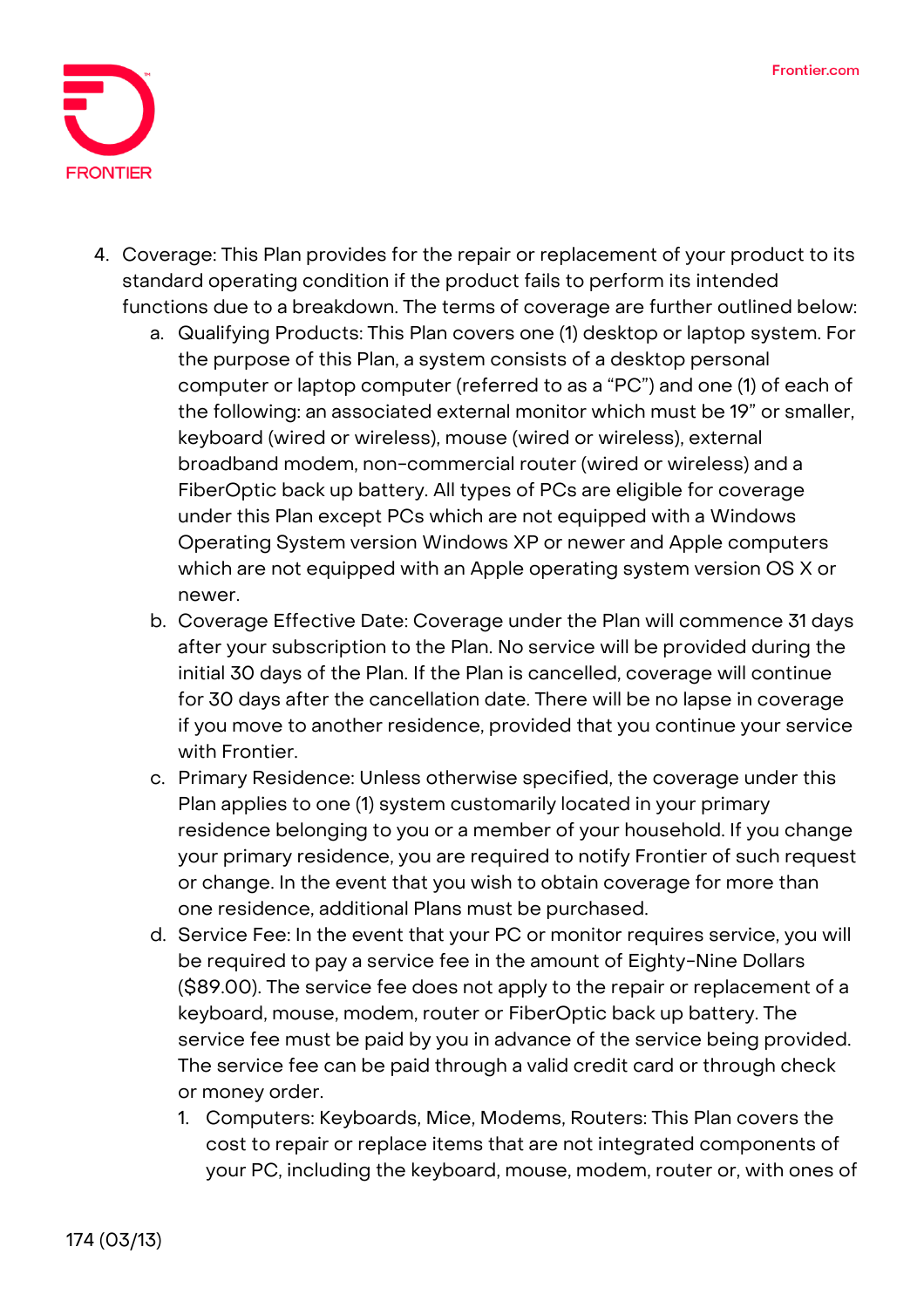

like kind and quality. You will not be charged a service fee for claims related to the products listed in this Section 4(d1), however, the costs associated with the repair or replacement of these products will apply toward the aggregate claim limit under the Plan.

- 2. FiberOptic back up battery: The Plan covers the replacement of One (1) FiberOptic backup battery for the life of the plan. You will not be charged a service fee for claims related to the products listed in this Section 4(d2), however, the costs associated with the repair or replacement of these products will apply toward the aggregate claim limit under the Plan
- e. On-Site Service: If the product requiring service is a desktop computer, it will be serviced on-site. We will use our best efforts to have an authorized service provider contact you within one (1) business day of your initial call to arrange for service. Service will be provided during regular business hours Monday through Friday, except holidays. An adult (18 years or older) must be present during the time of service. You must provide a safe, nonthreatening environment for our technicians in order to receive on-site service. Due to environmental or technical requirements, if certain repairs cannot be completed where the product is located and must be repaired at another location, this Plan will cover all shipping and handling costs. The product must be located at your primary residence at the time of service.
- f. Repair Depot Service: If the product requiring service is a laptop computer or monitor, it will be shipped to a designated repair depot location for service. We will use our best efforts to ship a carton, prepaid shipping label and instructions for shipping your product to you within two (2) business days of your initial call for service. All shipping costs are covered by the Plan.
- g. Power Surge Protection: The Plan provides power surge protection in the absence of any applicable insurance coverage. If your product is damaged as a result of a power surge, we will service your product in accordance with the terms herein.
- h. Subscriber Eligibility. Only customers residing in the United States are eligible for coverage under the Plan.
- i. Replacement Products: If we opt to provide you a replacement product under the Plan, we reserve the right to retain ownership of your defective product. At our sole discretion, we may require that you return the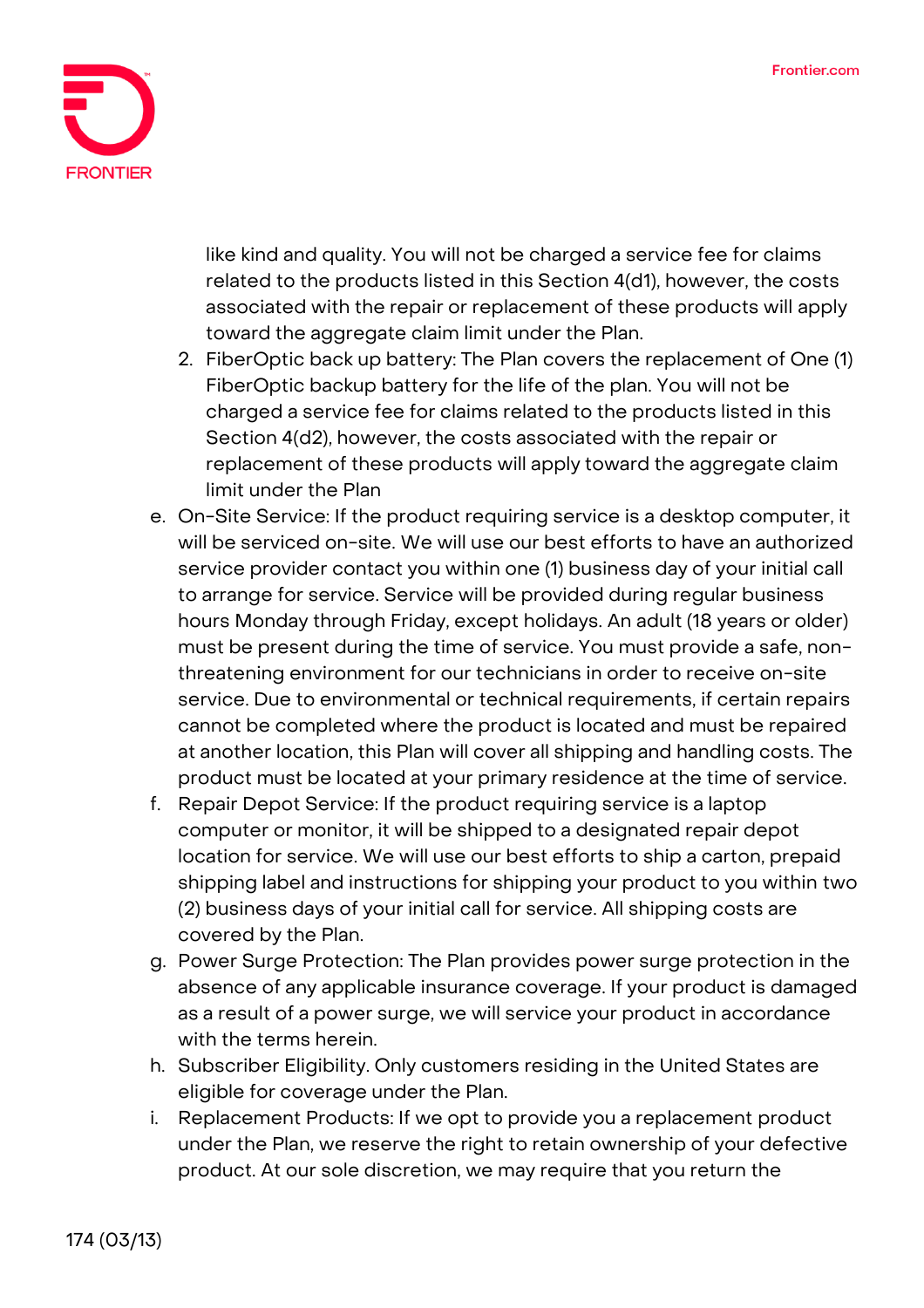

defective product to our designated repair depot location as a condition to receiving your replacement product. Shipping costs associated with the return of the product will be paid by us.

- 5. **Registration:** Registration of this Plan is not required. At your option, you may register the products to be covered by the Plan at any time during the coverage period. To perform this registration, please go online to [INSERT WEBSITE]. Changes and/or updates to the list of covered products can be made by updating your online account at the web address cited previously.
- 6. **Plan Limits of Liability (Aggregate Claim Limit):** Under the Plan, claims cannot exceed \$1,500 per 12-month rolling period which commences on the date of your first claim. We will be responsible for informing you, at the time of the claim, if you have reached the \$1,500 aggregate claim limit. The retail value of any repairs shall be equal to the market retail value of parts and labor charges for repairing the product, as determined at our sole discretion, provided that the retail value for any repair shall not exceed the total retail value of a comparable replacement product. In the event that you reach the 12-month aggregate claim limit for claims (\$1,500) and the product requires additional repairs, we will provide you with information on how to get the product repaired; however, we will not be responsible for any costs related to these repairs.
- 7. **Your Responsibilities:** This Plan is for your use only and may not be assigned. Products owned by anyone other than you or members of your household will not be covered by the Plan. Any abuse of the Plan by you, including but not limited to seeking replacement of a product not belonging to you, may result in termination of the Plan upon notice. The Product must be in good working condition prior to your Plan subscription. You must follow the instructions that are in the owner's manual for proper use, care and maintenance of the Product. Failure to follow the manufacturer's maintenance and service guidelines may result in the denial of coverage under this Plan. We strongly recommend (but do not require as a condition of this Plan) the regular back up of data and software. It is important that you back up all data files on your PC prior to the commencement of service; repairs to your PC may result in the deletion of such data files. Please retain these terms and conditions for your records.
- 8. **Payment:** You agree to pay monthly charges for this Plan as such charges may appear on your monthly bill from Frontier. The monthly rate for the Plan was provided to you at the time you subscribed to the Plan. You may contact your Frontier representative for the current applicable rate for the Plan. Non-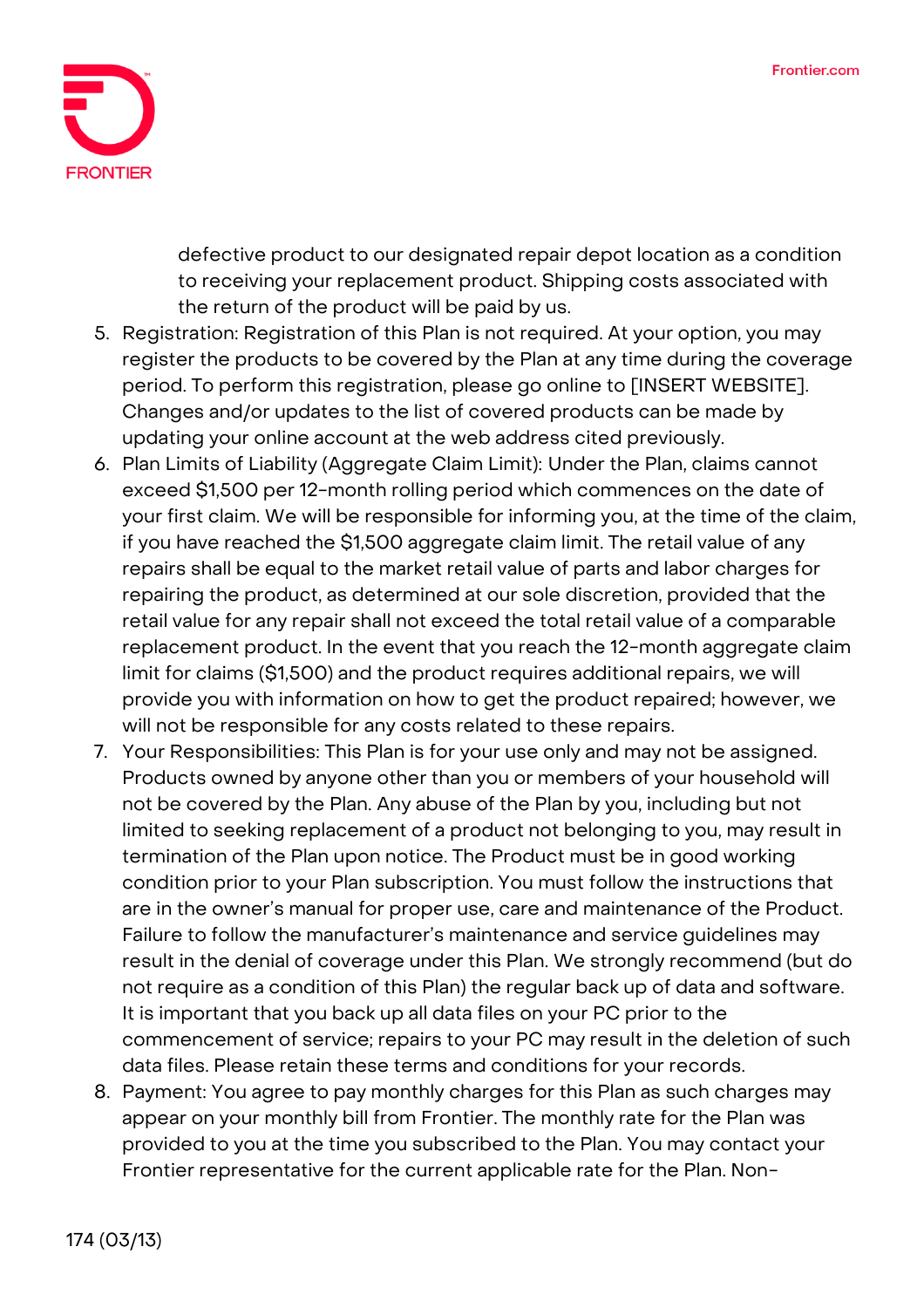

payment may result in cancellation of the Plan. All charges, plus all applicable taxes, shall be due and payable by the due date stated on Frontier's bill.

- 9. **If Your Product Needs Service:** In the event the product fails to operate, you may, 30 days after subscription to this Plan, file a claim by calling 1.866.442.3179, 24 hours a day, 7 days a week, excluding national holidays. As stated above, service for your PC or monitor is subject to your payment of a \$89.00 service fee for each claim. There will be no service fee required for servicing the keyboard, mouse, modem, router or FiberOptic back up battery, which are not an integrated component of your PC. **AT OUR OPTION, REPLACEMENTS WILL BE NEW, REBUILT, REFURBISHED, OR NON-ORIGINAL EQUIPMENT MANUFACTURER'S PARTS OR PRODUCTS THAT PERFORM TO THE ORIGINAL FACTORY SPECIFICATIONS.** If, at our sole discretion, it is determined that the product cannot be repaired, we will offer you a replacement product of like kind and quality, either new or refurbished. The cost of the replacement product cannot exceed the available balance of funds under the aggregate claim limit. Repaired or replaced products are warranted by us for 90 days from the date of product receipt by you. In the event that the product fails to function properly during such 90 days, we will repair or replace the product at no cost to you. Such services will not be charged against your aggregate claim limit under the Plan. If you choose not to accept the replacement product which we offer you, then we will provide a payment to you in the form of a gift card or check based on the fair market value of the product as determined by us, based upon the age of the product. This payment amount cannot exceed the available balance of funds under the aggregate claim limit.
- 10. **Insurance Securing this Plan:** This Plan is not a contract of insurance. The obligations of Asurion Warranty Services, Inc. under this Plan are secured by an insurance policy provided by Liberty Insurance Underwriters Inc. in the following states: AL, AR, CA, CT, GA, HI, IL, KY, MA, ME, MN, MO, MT, NC, NH, NV, NY, OK, OR, SC, TX, VT, VA, WA, WI, WY and all other states required by law. The obligations of Asurion Florida Warranty Services, Inc. under this Plan are secured by an insurance policy provided by Liberty Mutual Insurance Company. If within sixty (60) days we have not paid you for your covered claim, provided you with a refund owed or you are otherwise dissatisfied, you may make a claim directly to the applicable insurance company at 55 Water St. 18th Floor New York, NY 10041 for Liberty Insurance Underwriters, Inc. and at 175 Berkeley Street, Boston,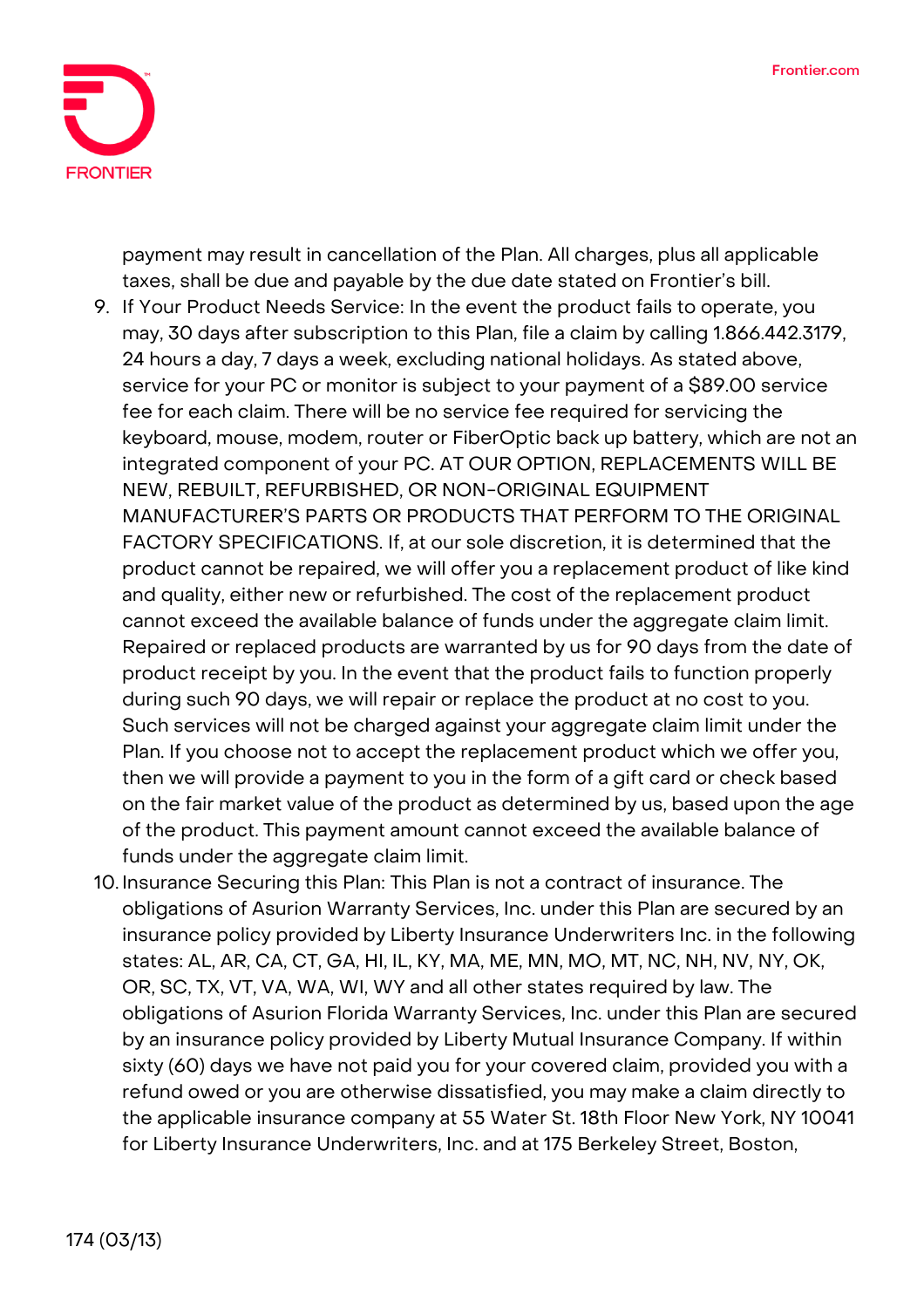

Massachusetts, 02116, for Liberty Mutual Insurance Company or by calling toll free 1.800.677.9163.

- 11. **Exclusions – What Is Not Covered:** This Plan does not cover the following:
	- a. Products with pre-existing conditions at the time of your subscription to the Plan;
	- b. Batteries (except for a FiberOptic back up battery);
	- c. Failure of a FiberOptic back up battery due to improper use or use with unauthorized products or any FiberOptic back up battery previously replaced under this Plan or any other Frontier Expert Care service plan owned by you;
	- d. Components or products used for any commercial, public, lease or other non-residential purpose;
	- e. Cosmetic defects, damage to or failures of non-operational components that do not inhibit the proper operation and performance of a covered item, such as but not limited to: appearance parts; broken hinges; cracked cases; decorative finishing; finish defects; handles; nonfunctional plastic; trim; accessories; attachments;
	- f. Damage or costs resulting from: improper installation or setup; use in any combinations not approved in the manufacturer's specifications; unauthorized modifications, alterations, repairs or repair personnel;
	- g. Failure, inoperability, or disruption of any product or product functions due to any design flaw or systemic manufacturing defect;
	- h. Failures, damage or loss caused by any physical force external to the product, whether accidental or intentional, including but not limited to: any disaster, whether natural (acts of God) or man-made, whether local or catastrophic; abuse; acts of war; civil disorders; corrosion; dirt; mold; dust; earthquake; fire; hail; insects or other animals; liquid immersion; malicious mischief; misuse; negligence; nuclear accident; riot; rust; sand; smoke; storm; terrorist attack; vandalism; wind;
	- i. Costs associated with installation or de-installation of any product;
	- j. PC peripherals such as printers, external speakers and/or scanners;
	- k. Televisions that are used as a PC monitor;
	- l. Burned-in images and pixel failure within designed specifications or that do not materially alter the product's functionality;
	- m. Wireless repeaters, FiberOptic routers,, signal boost routers, additional base stations;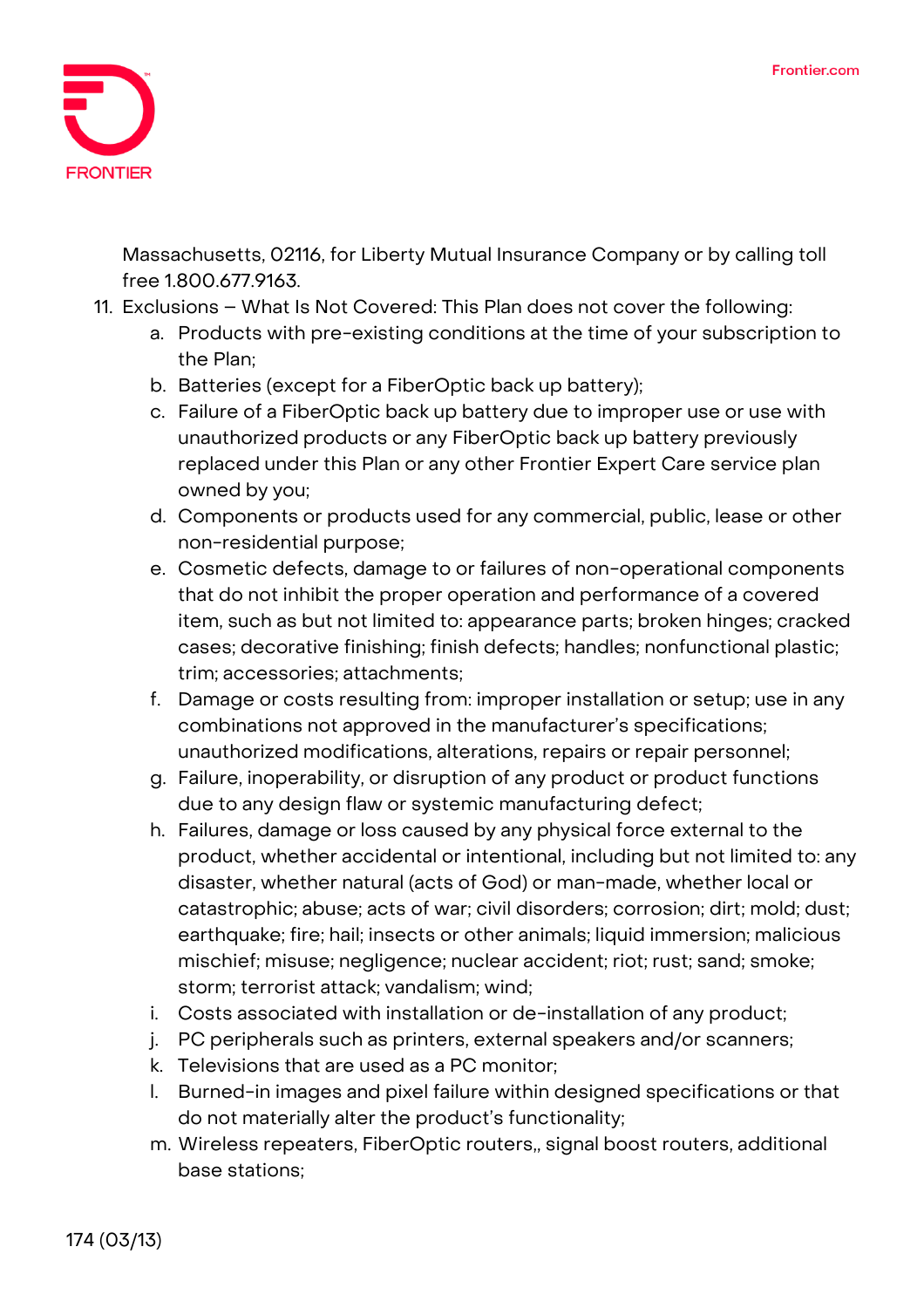

- n. Adjunct devices, or any device that is not built into the PC's CPU housing, except a keyboard, mouse, broadband modem, router or FiberOptic back up battery;
- o. PCs that do not have administrator's permissions. The covered PC must be able to upload and download software;
- p. Products that are not owned by you or a member of your household, leased and rented products, or products that are not customarily located in your specified residence;
- q. Loss or damage to the product either while in storage or in the course of transit, delivery, or redelivery, except where the loss or damage occurs while your product is located at our designated repair depot;
- r. Normal periodic or preventative maintenance, inspections, cleaning, or tune-ups; minor adjustments and settings outlined in the product owner's manual that the user can perform; costs related to any service request which results in customer education or no problem found;
- s. Products whose serial number has been altered or removed;
- t. Products located outside the United States;
- u. Repair or replacement covered by a manufacturer recall in effect at the time of the failure;
- v. Support or repairs to software; loss or damage to software due to any cause; including but not limited to, computer virus; worm; Trojan programs; adware, spyware, firmware or any other software program;
- w. Data or software of any kind that is deleted or damaged during a repair or replacement under this Plan;
- x. Special, indirect, or consequential damages or losses
- y. Theft or loss of the product.
- z. Customer built or assembled computers
- 12. **Renewal:** This Plan automatically renews from month to month until cancelled.
- 13. **Transfer:** This Plan is not transferable to another party.
- 14. **Cancellation:** This Plan is provided on a month-to-month basis and can be canceled by you at any time for any reason by notifying Frontier's local business office (or other number that Frontier may designate for such purpose) or by notifying NEW in writing at P.O. Box 1818, Sterling, VA 20167. We may elect not to renew the Plan upon 30 days written notice to you. Upon any termination or cancellation by you or Frontier, you will have coverage provided, at no cost for an additional thirty (30) days after the date of termination or cancellation of this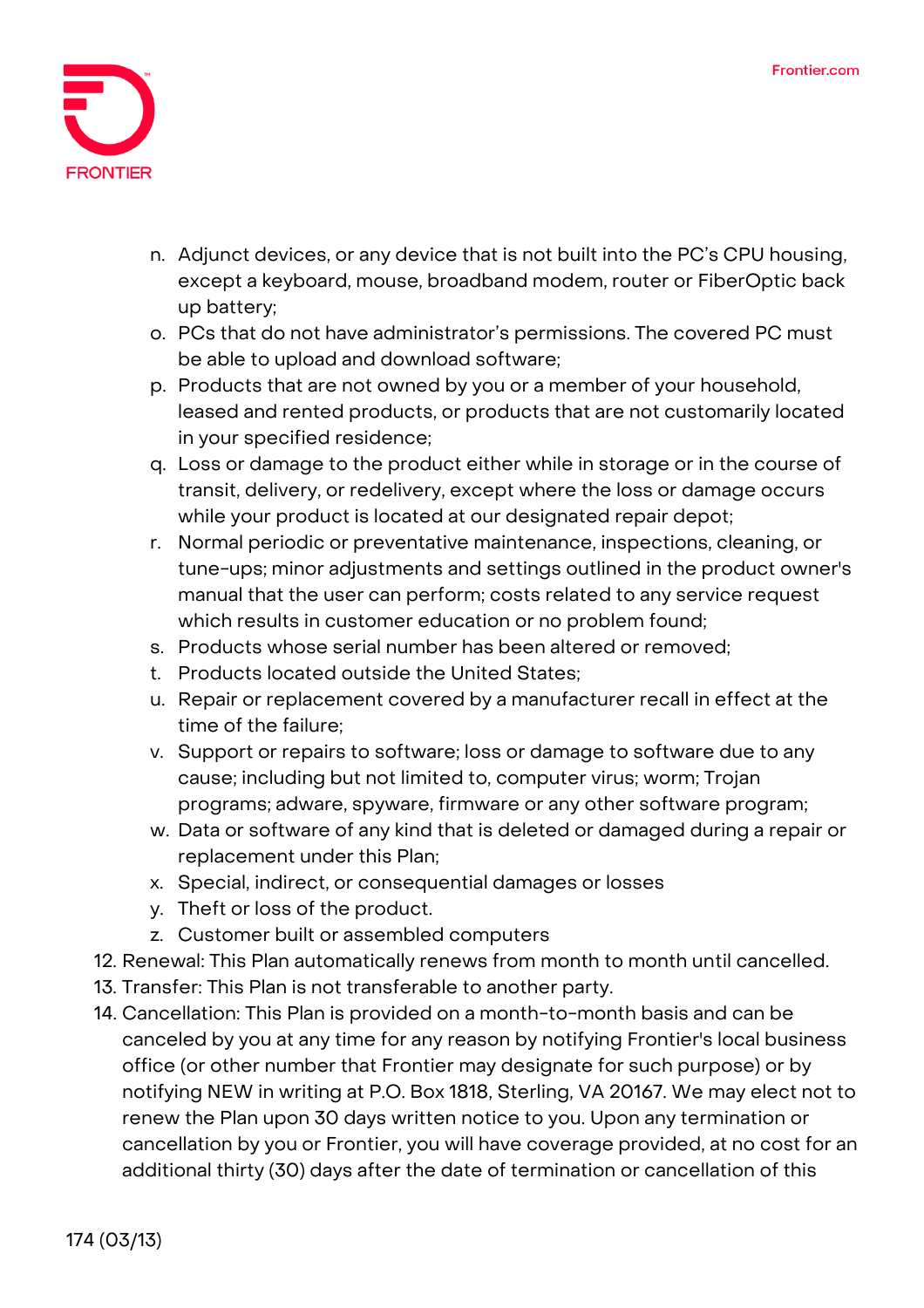

Plan. All claims under this Plan must be reported to us within thirty (30) days after cancellation of the Plan.

- 15. **Changes to the Plan:** WE MAY CHANGE THE MONTHLY CHARGE FOR THE PLAN, OR WE MAY CHANGE THESE TERMS AND CONDITIONS FROM TIME TO TIME UPON THIRTY (30) DAYS WRITTEN NOTICE TO YOU. SUCH NOTICE MAY BE PROVIDED AS A MESSAGE PRINTED ON THE Frontier BILL, IN A SEPARATE MAILING OR EMAIL, OR BY ANY OTHER REASONABLE METHOD AT FRONTIER'S DISCRETION. IF YOU DO NOT AGREE TO THE MODIFIED CHARGES OR TERMS OF THE AGREEMENT, YOU MAY CANCEL THE PLAN BY NOTICE TO Frontier AT ANY TIME IN ACCORDANCE WITH THESE TERMS AND CONDITIONS. THE PAYMENT OF APPLICABLE CHARGES BY YOU, OR A REQUEST FOR SERVICE UNDER THE PLAN, AFTER RECEIVING SUCH NOTICE OF A CHANGE IN THE CHARGES OR OTHER TERMS AND CONDITIONS WILL BE DEEMED TO BE ASSENT BY YOU TO THE CHANGE (S) IN THE CHARGES, TERMS OR CONDITIONS.
- 16. **Limitation of Liability:** Our liability for any negligence, error, mistake, or omission regarding the Plan or replacement of product(s) under the Plan is limited to a correction of any such error, mistake or omission. If such a correction is not possible, our liability will be limited to charges for the applicable month paid to Frontier pursuant to the Plan. Any refund must be requested by you. IN NO EVENT WILL THE PLAN OBLIGOR, FRONTIER OR THE ADMINISTRATOR BE LIABLE FOR INDIRECT, INCIDENTAL OR CONSEQUENTIAL DAMAGES INCLUDING BUT NOT LIMITED TO PERSONAL INJURIES OR LOSS OF INCOME ARISING OUT OF OR CONNECTED TO THE PROVISION OF THE PLAN REPAIR OR REPLACEMENT OF PRODUCTS UNDER THE PLAN AND CAUSED BY NEGLIGENCE, ERROR, MISTAKE OR OMISSION ON THE PART OF THE PLAN OBLIGOR, ADMINISTRATOR OR Frontier OR THEIR RESPECTIVE EMPLOYEES, AGENTS OR SUBCONTRACTORS.
- 17. **Force Majeure:** We shall not be held responsible for any delay or failure in performance of any part of this Plan to the extent that such delay or failure is caused by fire, flood, explosion, war, strike, embargo, government requirement, regulatory agency requirement civil or military authority, acts of God, or other similar causes beyond our control.
- 18. **Non-waiver:** Our failure in any circumstance to require strict adherence to any term or condition set forth herein shall not be deemed a waiver by us of any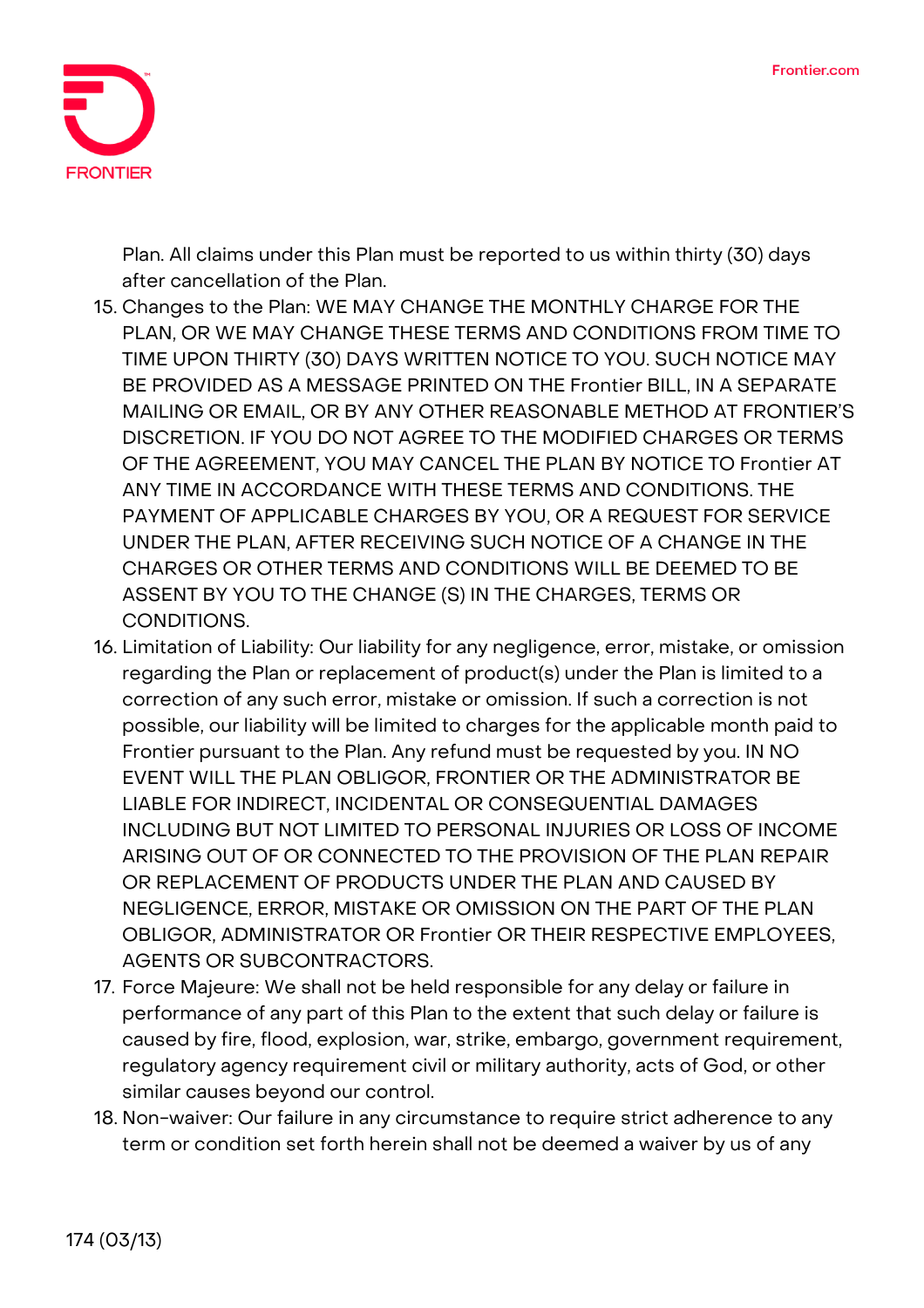

such term or condition under any other circumstance or of any other term or condition set forth herein.

19. **Arbitration Agreement:** Most of the questions or concerns that you may have about the program or this Plan can be addressed quickly and satisfactorily by contacting us at 1-866-856-3882. In the unlikely event that there are any disputes that cannot be resolved informally, **YOU AND WE AGREE TO RESOLVE THOSE DISPUTES THROUGH BINDING ARBITRATION OR SMALL CLAIMS COURT INSTEAD OF THROUGH COURTS OF GENERAL JURISDICTION. YOU AND WE AGREE THAT ANY ARBITRATION WILL TAKE PLACE ON AN INDIVIDUAL BASIS ONLY. YOU AND WE AGREE TO WAIVE OUR RIGHTS TO A TRIAL BY JURY AND TO PARTICIPATE IN A CLASS ACTION.** Arbitration uses a neutral arbitrator instead of a judge or jury. It has more limited discovery than in court and is subject to limited review by courts. Arbitrators can award the same damages and relief that a court can award.

For the purpose of this arbitration agreement, references to "we" and "us" include (1) the Plan Obligor and Administrator, as defined in Sections 1 and 2 above, and their respective parents, subsidiaries, affiliates, agents, employees, successors and assigns; and (2) Frontier Communications, Inc. and its wholly owned subsidiaries. The enforcement and interpretation of this arbitration agreement is governed by the Federal Arbitration Act. This arbitration agreement shall survive the termination of this Plan.

This arbitration agreement is intended to be interpreted broadly, and it includes, without limitation: (1) any dispute or claim arising out of or relating in any way to the program or to this Plan, whether based in contract, tort, statute, fraud, misrepresentation or otherwise; and (2) any such dispute or claim that arose either before this arbitration agreement or Plan was entered into by you and us or that arises after this arbitration agreement or Plan is terminated. Notwithstanding any of the foregoing, this arbitration agreement does not preclude you or us from bringing an individual action in small claims court. This arbitration agreement also does not preclude you from informing any federal, state or local agencies or entities of your dispute or claim. Such agencies or entities may be able to seek relief from us on your behalf.

If you or we intend to seek arbitration you and we must first send to the other a written Notice of Claim ("Notice") by certified mail. Your Notice to Us should be addressed to: Legal Department, 22660 Executive Drive, Suite 122, Sterling VA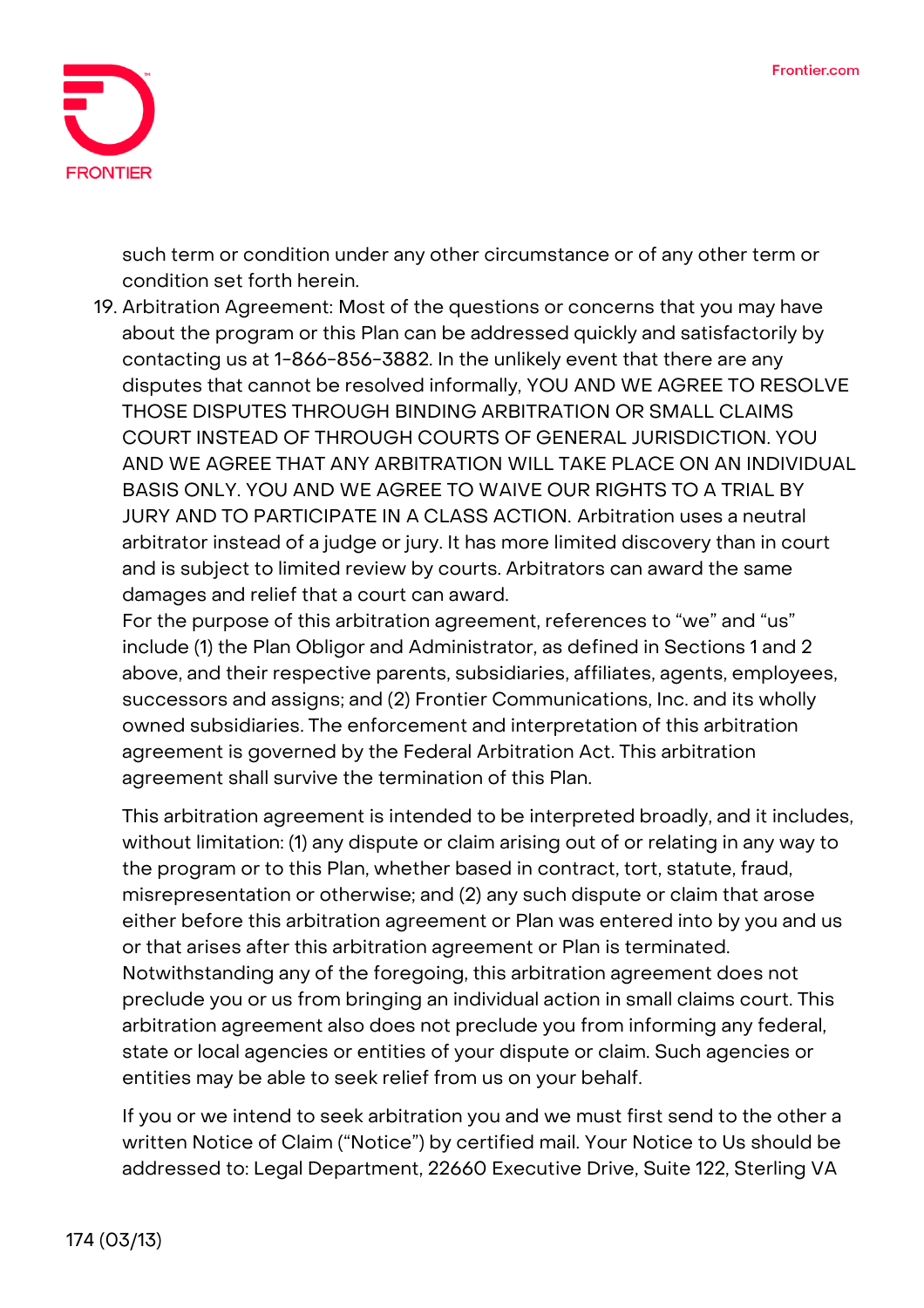

20166. The Notice must describe the dispute and state the specific relief sought. If you and we do not resolve the dispute within 30 days of receipt of the Notice, you or we may initiate an arbitration proceeding with the American Arbitration Association ("AAA"). You can obtain the forms necessary to initiate an arbitration proceeding by visiting [www.adr.org](http://www.adr.org/) or by calling 1.800.778.7879. After we receive notice that you have commenced arbitration, we will reimburse you for payment of any filing fee to the AAA. If you are unable to pay a required filing fee, we will pay it if you send a written request by certified mail to: Legal Department: 22660 Executive Drive, Suite 122, Sterling VA 20166. The arbitration shall be administered by the AAA in accordance with the Commercial Arbitration Rules and the Supplementary Procedures for Consumer Related Disputes (the "Arbitration Rules") in effect at the time the arbitration is initiated and as modified by this Arbitration Agreement. You can obtain a copy of the Arbitration Rules by visiting [www.adr.org](http://www.adr.org/) or by calling 1.800.778.7879.

The arbitrator appointed by the AAA to decide the dispute is bound by the terms of this Arbitration Agreement. All issues are for the arbitrator to decide, including the scope of this Arbitration Agreement, with the exception that issues relating to the enforceability of this Arbitration Agreement may be decided by a court. Unless you and we agree otherwise, any arbitration hearings will take place in the county or parish of your billing address. If your dispute is for \$10,000 or less, you may choose to conduct the arbitration hearings either by submitting documents to the arbitrator or by appearing before the arbitrator in person or by telephone. If your dispute is for more than \$10,000, the right to arbitration hearings will be determined by the Arbitration Rules. We will pay all filing, administration and arbitrator fees for any arbitration initiated pursuant to this Arbitration Agreement, unless your dispute is found by the arbitrator to have been frivolous or brought for an improper purpose under Federal Rule of Civil Procedure 11(b). In that case, the payment of such fees shall be governed by the Arbitration Rules.

At the conclusion of the arbitration hearings, the arbitrator shall issue a written decision which includes an explanation of the facts and law upon which the decision is based. If the arbitrator finds in your favor and issues a damages award that is greater than the value of the last settlement offer made by us or if we made no settlement offer and the arbitrator awards you any damages, we will: (1) pay you the amount of the damages award or \$7,500, whichever is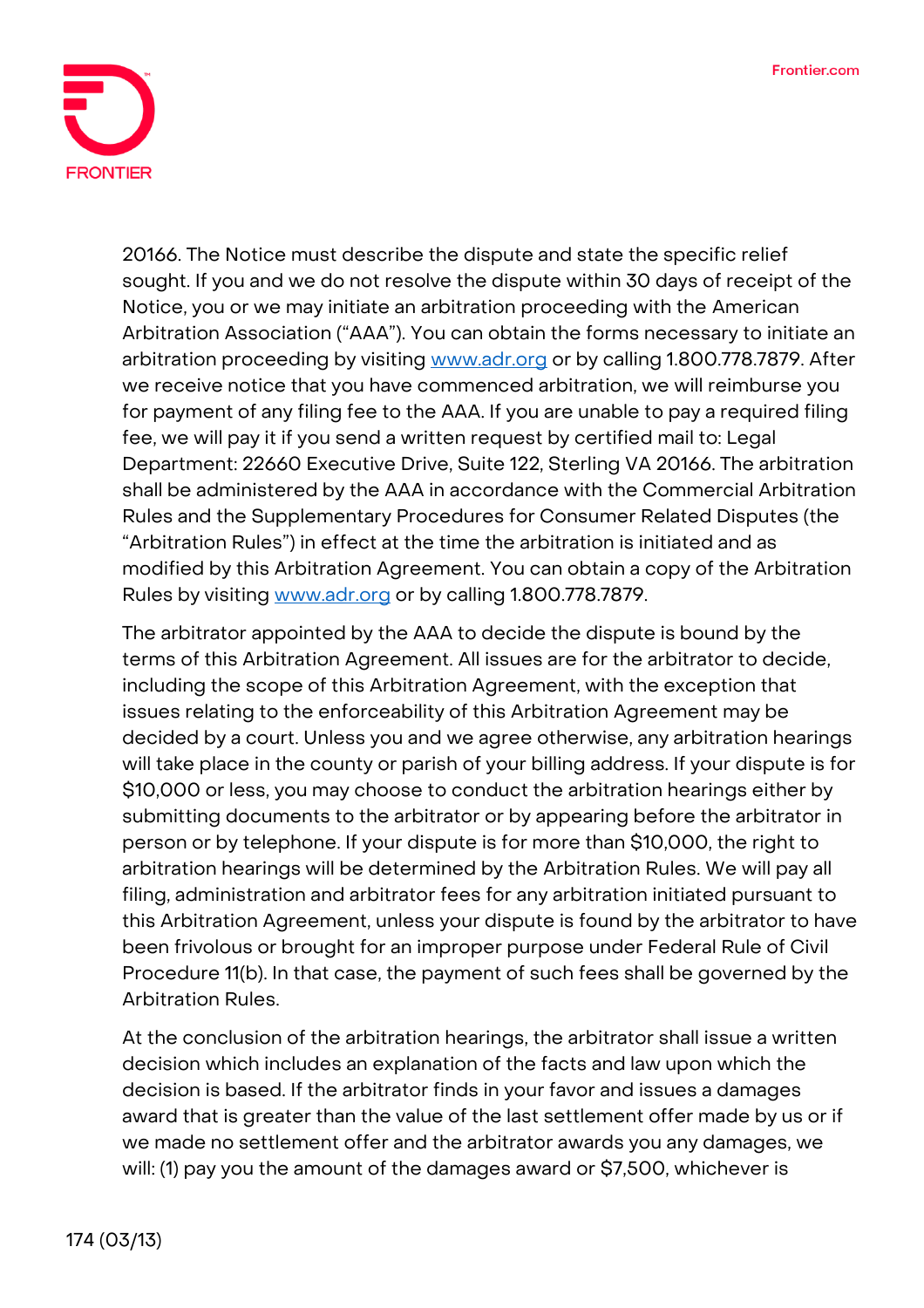

greater; and (2) pay your attorney, if any, twice the amount of the attorney's fees and the actual amount of any expenses reasonably incurred when pursuing your dispute in arbitration. You and we agree not to disclose any settlement offers to the arbitrator until after the arbitrator has issued the written decision. The arbitrator may resolve any disputes regarding attorney's fees and expenses either during the arbitration hearings or, upon request, within 14 days of the arbitrator's written decision. While the right to the attorney's fees and expenses discussed above is in addition to any right you may have under applicable law, neither you nor your attorney may recover duplicate awards of attorney's fees and expenses. Although we may have the right under applicable law to recover attorney's fees and expenses from you if we prevail in the arbitration, we hereby waive the right to do so.

To the extent either declaratory or injunctive relief is sought in the arbitration, such relief can be awarded only to the extent necessary to provide the relief warranted by a party's individual claim. **YOU AND WE AGREE THAT EACH MAY BRING CLAIMS AGAINST THE OTHER ONLY IN AN INDIVIDUAL CAPACITY AND NOT AS A PLAINTIFF OR CLASS MEMBER IN ANY PURPORTED CLASS OR REPRESENTATIVE PROCEEDING.** Unless you and we agree otherwise, the arbitrator may not consolidate the dispute of another person with your or our dispute and may not preside over any form of a representative or class proceeding. If this specific provision of this Arbitration Agreement is found to be unenforceable, then the entirety of this Arbitration Agreement shall be null and void.

**If You Reside In One Of The Following States, These Provisions Apply To You:**

## **State Variations**

The following state variations shall control if inconsistent with any other terms and conditions:

**Alabama Residents:** You may cancel this Plan within twenty (20) days of the receipt of this Plan. If no claim has been made under the Plan, the Plan is void and we shall refund to you the full purchase price of the Plan including any premium paid for the applicable insurance policy. Any refund due to you will be credited to any outstanding balance of your account, and the excess, if any, shall be refunded to you. A ten (10) percent penalty per month shall be added to a refund that is not paid or credited within fortyfive (45) days after you cancel the Plan. If you cancel this Plan after twenty (20) days of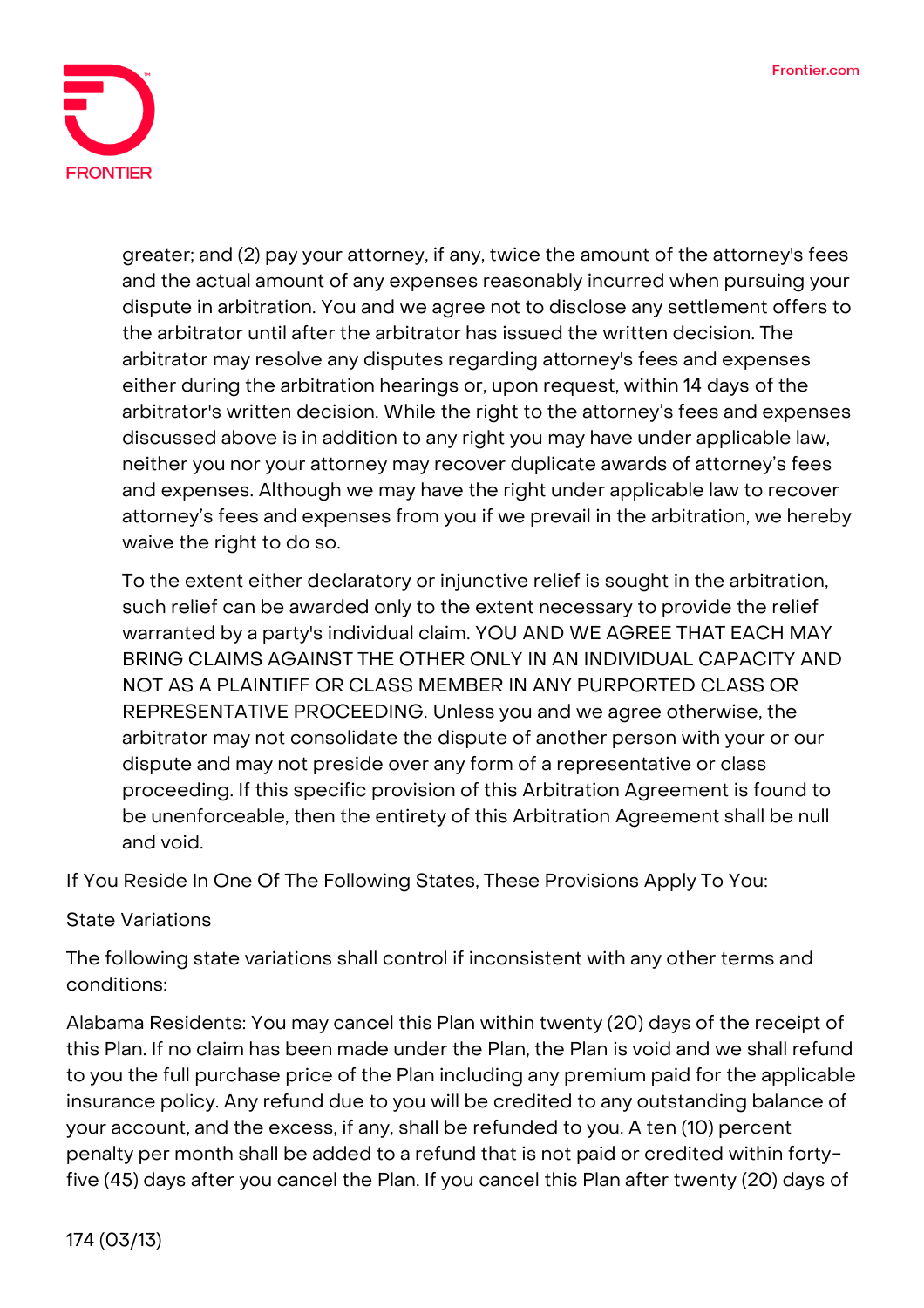

receipt of this Plan, we shall refund to you the unearned portion of the full purchase price of the Plan including the unearned portion of any premium paid for any applicable insurance policy. Any refund due to you will be credited to any outstanding balance of your account, and the excess, if any shall be refunded to you.

**Arizona Residents:** If your written notice of cancellation is received prior to the expiration date, the Administrator shall refund the remaining pro-rata price, regardless of prior services rendered under the Plan. The pre-existing condition exclusion does not apply to conditions occurring prior to the sale of the consumer product by the Obligor, its assignees, subcontractors and/or representatives.

**California Residents:** For all products other than home appliances and home electronic products, the Cancellation provision is amended as follows: If the Plan is cancelled: (a) within sixty (60) days of the receipt of this Plan, you shall receive a full refund of the price paid for the Plan provided no service has been performed, or (b) after sixty (60) days, you will receive a pro rata refund, less the cost of any service received.

**Connecticut Residents:** The expiration date of this Plan shall automatically be extended by the duration that the product is in our custody while being repaired. In the event of a dispute with the Administrator, you may contact The State of Connecticut, Insurance Department, PO Box 816, Hartford, CT 06142-0816, Attn: Consumer Affairs. The written complaint must contain a description of the dispute, the purchase price of the product, the cost of repair of the product and a copy of the Plan.

**Florida Residents:** The Plan shall be cancelled by us for fraud or material misrepresentation, including but not limited to commercial or rental use. Unauthorized repair or replacement of covered equipment shall result in the cancellation of the Plan by us. In the event of cancellation by us, written notice of cancellation shall be mailed to you not less than sixty (60) days before cancellation is effective. This Plan can be cancelled by you at any time for any reason by emailing, mailing or delivering to us notice of cancellation. If the Plan is cancelled: (a) within thirty (30) days of the receipt of the Plan, you shall receive a full refund of the price paid for the Plan provided no service has been performed, or (b) after thirty (30) days, you will receive a refund based on 100% of unearned pro rata premium less any claims that have been paid or less the cost of repairs made by us. If we cancel the Plan, the return premium is based upon 100% of the unearned pro rata premium. In Florida, the Sales Rep ID is: E058336.

**Georgia Residents:** This Plan shall be non-cancelable by us except for fraud, material misrepresentation, or failure to pay consideration due therefore. The cancellation shall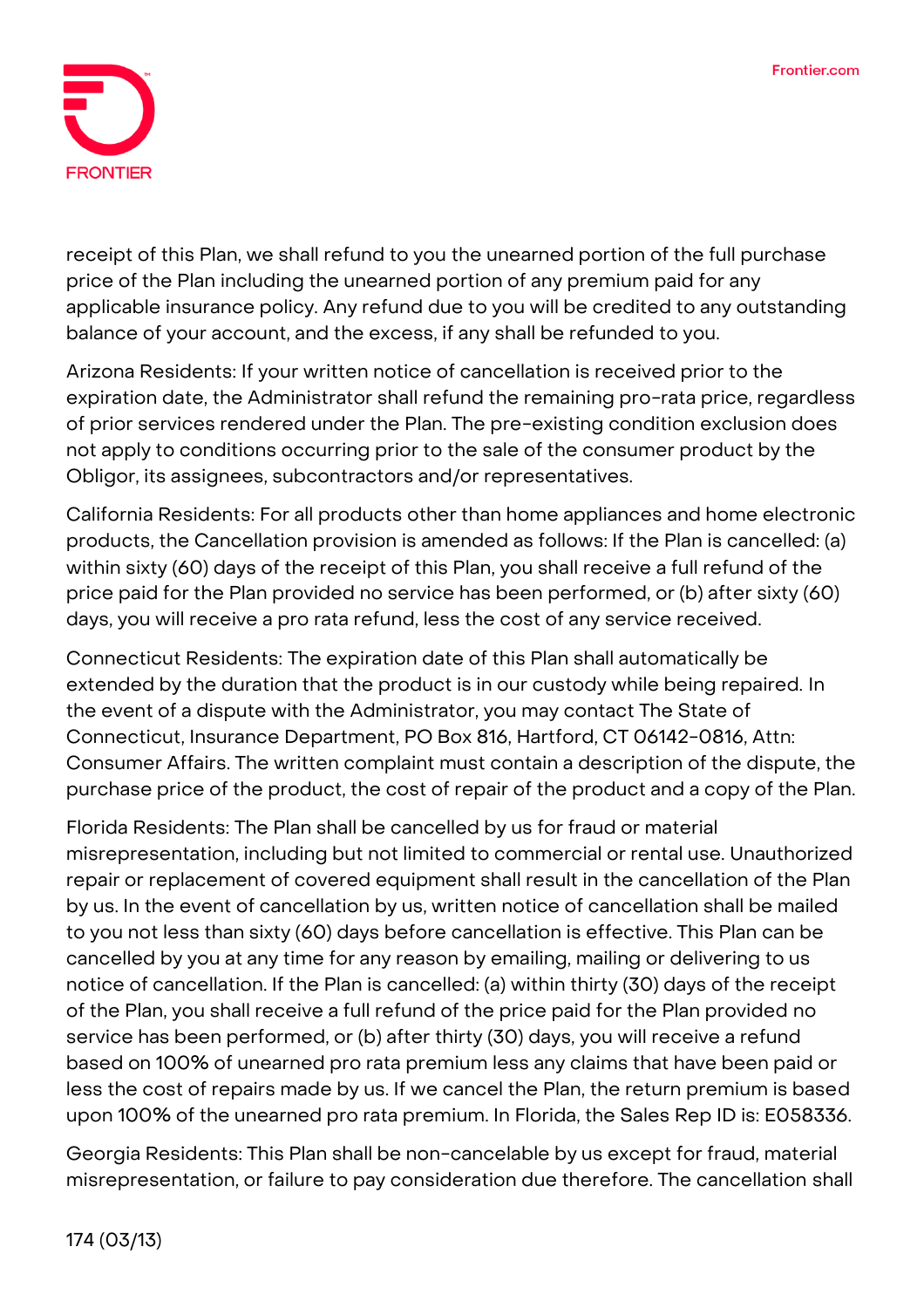

be in writing and shall conform to the requirements of Code 33-24-44. You may cancel at any time upon demand and surrender of the Plan and we shall refund the excess of the consideration paid for the Plan above the customary short rate for the expired term of the Plan. This Plan excludes coverage for incidental and consequential damages and pre-existing conditions only to the extent such damages or conditions are known to you or reasonably should have been known to you. As stated in the Arbitration Agreement of this Plan, either party may bring an individual action in small claims court. The Arbitration Agreement Addendum does not preclude You from bringing issues to the attention of federal, state, or local agencies or entities of Your dispute. Such agencies or entities may be able to seek relief on Your behalf. You and We agree to waive the right to a trial by jury and to participate in class arbitrations and class actions. Nothing contained in the arbitration provision shall affect your right to file a direct claim under the terms of this Plan against Liberty Insurance Underwriters, Inc. pursuant to O.C.G.A. 33-7-6.

**Illinois Residents:** You may cancel this Plan for any reason at any time. If you cancel within thirty (30) days of Plan purchase, and we have not paid a claim, you will receive a full refund, less a cancellation fee of \$50.00 or 10% of the Plan price. If you cancel after thirty (30) days or any time after we pay a claim, you will receive a pro-rata refund of the Plan price based on the days remaining, less any claims that have been paid, less a cancellation fee of \$50.00 or 10% of the Plan price.

**Maine Residents:** You may cancel this Plan within twenty (20) days of the receipt of this Plan if sent by mail or within ten (10) days if delivered at the point of sale. If no claim has been made under the Plan, the Plan is void and we shall refund to you the full purchase price of the Plan including any premium paid for the applicable insurance policy. Any refund due to you will be credited to any outstanding balance of your account, and the excess, if any, shall be refunded to you. A ten (10) percent penalty per month shall be added to a refund that is not paid or credited within forty-five (45) days after you cancel the Plan. If you cancel this Plan after twenty (20) days of receipt of this Plan if sent by mail or within ten (10) days if delivered at the point of sale, we shall refund to you the unearned pro rata premium, less any claims paid. An administrative fee not to exceed ten (10) percent of the premium fee by you may be charged by us. Any refund due to you will be credited to any outstanding balance of your account, and the excess, if any shall be refunded to you. In the event of cancellation by us, written notice to you will be provided at least 15 days prior to the cancellation and will contain the effective date of the cancellation and the reason for cancellation. If a Plan is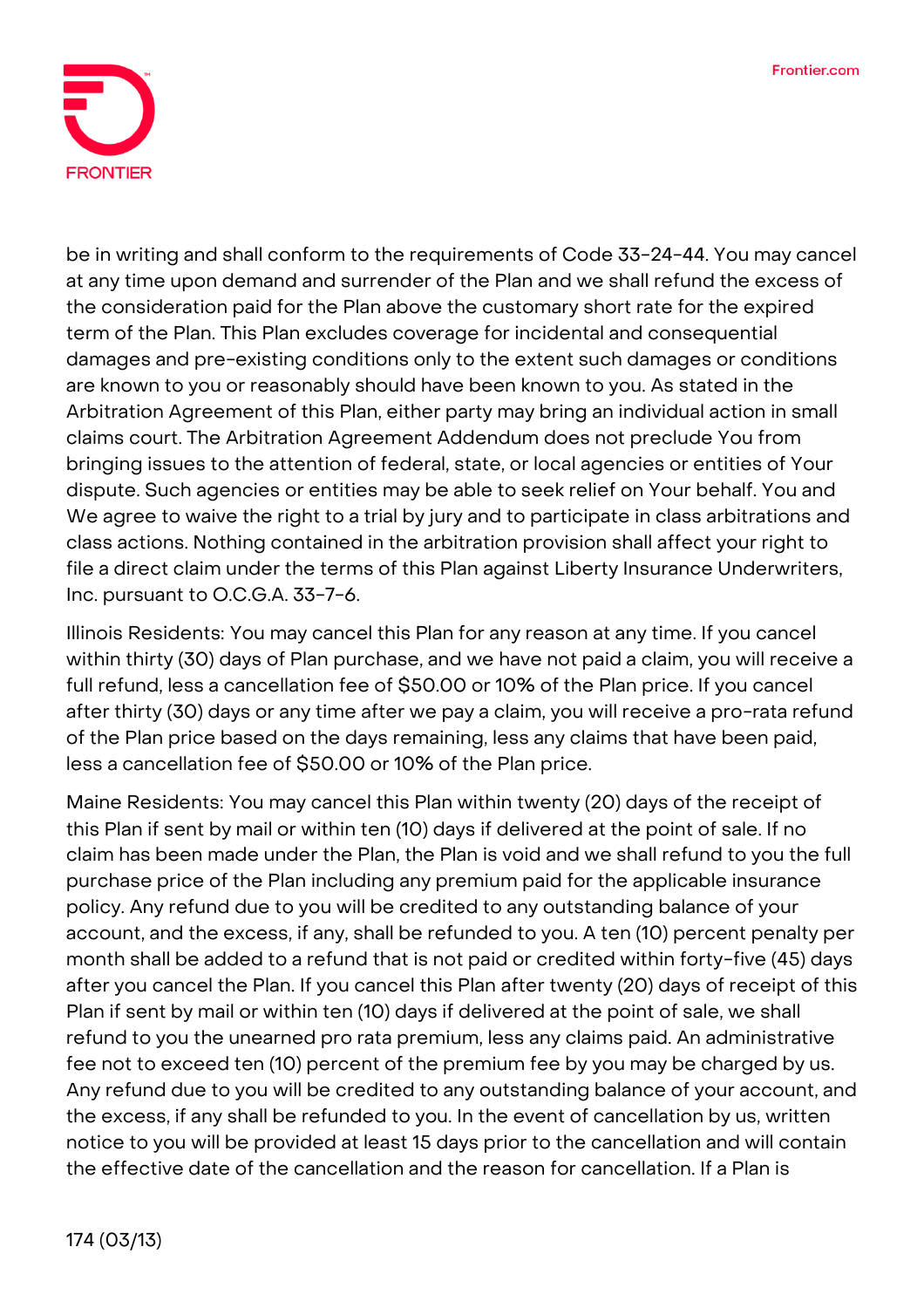

cancelled by us, you will be refunded 100% of the unearned pro rata provider fee, less any claims paid. An administrative fee not to exceed 10% of the provider fee paid by you may be charged by us.

**Nevada Residents:** You are entitled to a "Free Look" period for this Plan. If you decide to cancel this Plan within thirty (30) days of purchase, you are entitled to a one hundred percent (100%) refund of any fees paid. If you cancel this Plan after thirty (30) days from purchase, or if we cancel this Plan at anytime, you will receive a pro rata refund based on the days remaining, less a cancellation fee of twenty-five dollars (\$25.00) or ten percent (10%) of the Plan fee, whichever is less. If we fail to pay the cancellation refund within 45 days of your written request we will pay you a penalty of ten percent (10%) of the purchase price for each thirty (30) day period or portion thereof that the refund and any accrued penalties remain unpaid. If this Plan is canceled by Us, no cancellation may become effective until at least 15 days after the notice of cancellation is mailed to you. We can cancel this Plan due to unauthorized repairs which result in a material change in the nature or extent of the risk, occurring after the first effective date of the current Plan, which causes the risk of loss to be substantially and materially increased beyond that contemplated at the time the Plan was issued or last renewed. If we cancel this Plan no cancellation fee will be imposed and no deduction for claims paid will be applied. If your covered failure results in a loss of heating, cooling, or electrical power to your air conditioner or refrigerator/freezer, repairs on your covered product will commence within 24 hours after you report your claim. If these repairs cannot be completed within three (3) calendar days, we will send you a report indicating the status of these repairs. Your monthly bill forms part of this Plan. The third (3rd) sentence of the Payment section is replaced with the following: Non-payment by you may result in cancellation of the Plan.

**New Mexico Residents:** If this Plan has been in force for a period of seventy (70) days, we may not cancel before the expiration of the Plan term or one (1) year, whichever occurs first, unless: (1) you fail to pay any amount due; (2) you are convicted of a crime which results in an increase in the service required under the Plan; (3) you engage in fraud or material misrepresentation in obtaining this Plan; (4) you commit any act, omission, or violation of any terms of this Plan after the effective date of this Plan which substantially and materially increase the service required under this Plan; or (5) any material change in the nature or extent of the required service or repair occurs after the effective date of this Plan and causes the required service or repair to be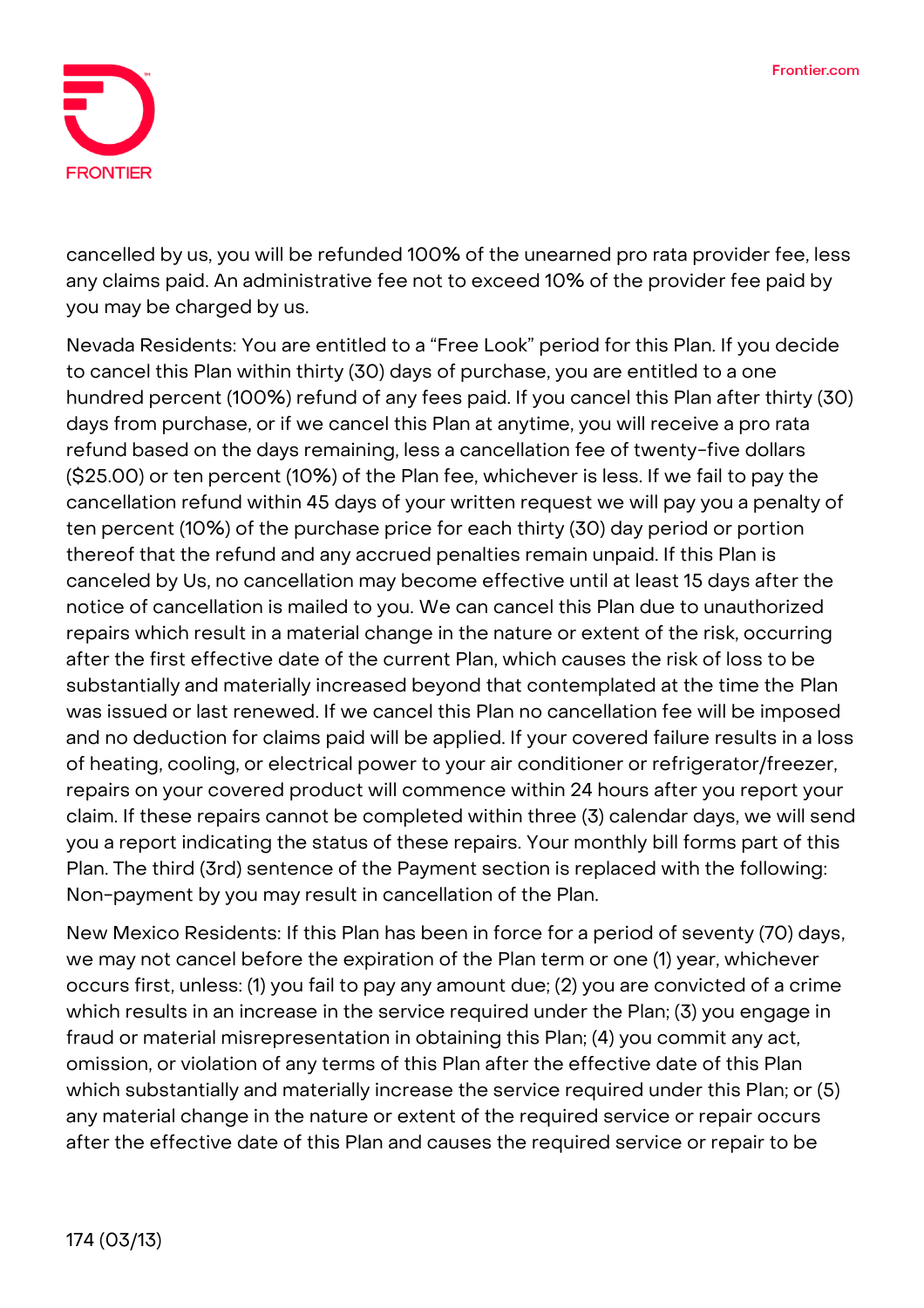

substantially and materially increased beyond that contemplated at the time you purchased this Plan.

**North Carolina Residents:** The purchase of this Plan is not required either to purchase or to obtain financing for a home appliance.

**Oklahoma Residents:** The "Cancellation" section is deleted and replaced by the following: you may cancel this Plan at any time by surrendering it or providing written notice to the retailer at the address where you purchased this Plan. You may also cancel this Plan by surrendering it or providing written notice to NEW at the address listed below. You may cancel this Plan for any reason. In the event you cancel this Plan within 30 days of receipt of the Plan, you shall receive a full refund of any payments made by you under this Plan. In the event you cancel this Plan after 30 days of receipt of this Plan, you shall receive a refund based upon 100% of the unearned pro-rata premium less an administrative fee not to exceed 10% of the unearned pro-rata premium or \$25, whichever is less, and less the cost of claims paid. We or NEW may not cancel this Plan except for fraud, material misrepresentation or non-payment by you; or if required to do so by any regulatory authorization. If we or NEW cancel this Plan, you shall receive a refund of 100% of the unearned pro-rata premium. We or NEW may not cancel this Plan without providing you with written notice at least thirty days prior to the effective date of cancellation. Such notice shall include the effective date of cancellation and the reason for cancellation. The following sentence is added to this Plan: Coverage afforded under this Plan is not guaranteed by the Oklahoma Insurance Guaranty Association. Oklahoma service warranty statutes do not apply to commercial use references in this Plan.

**Oregon Residents:** The Arbitration Agreement provision of this Plan is amended to include the following: **Any award rendered in accordance with this Arbitration Agreement shall be a nonbinding award against you**, provided that within forty-five (45) days of the arbitrator's award you file a legal proceeding in the appropriate federal, state or local court based on the same issue(s) and facts raised by you in the arbitration proceeding. Under no circumstances shall a legal proceeding be filed in a federal, state or local court until such time as both you and we first address our disagreement in an arbitration proceeding and obtain an arbitration award pursuant to this Arbitration Agreement. Any arbitration occurring under this Arbitration Agreement shall be administered in accordance with the Arbitration Rules unless any procedural requirement of the Arbitration Rules is inconsistent with the Oregon Uniform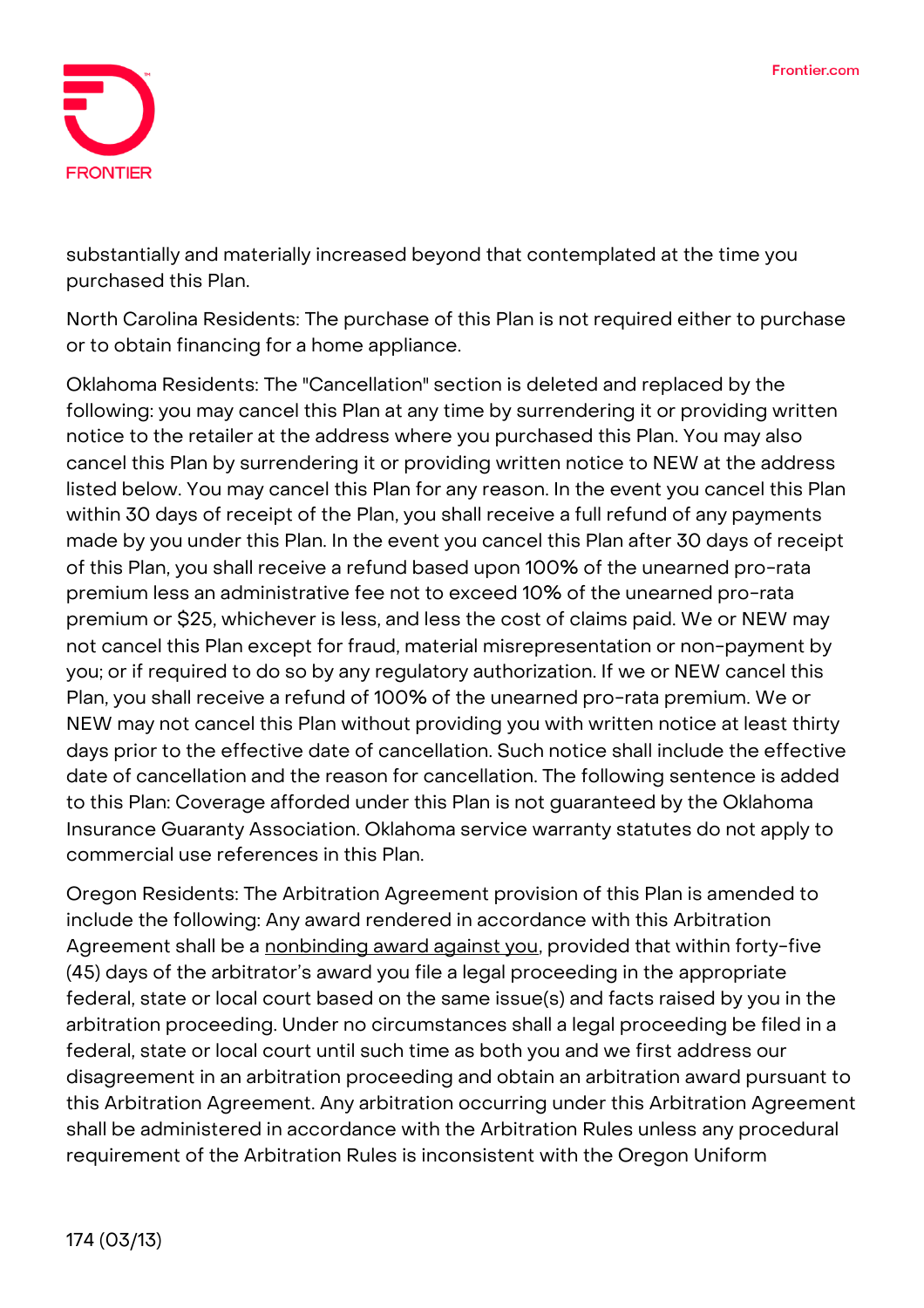

Arbitration Act in which case the Oregon Uniform Arbitration Act shall control as to such procedural requirement.

**South Carolina Residents:** To prevent any further damage, please refer to the owner's manual. In the event the service Plan provider does not provide covered service within sixty (60) days of proof of loss by the Plan holder, the Plan holder is entitled to apply directly to the Insurance Company. A ten percent (10%) penalty per month shall be added to a refund that is not paid or credited within forty-five (45) days after return of the Plan to us. If the Insurance Company does not resolve such matters within sixty (60) days of proof of loss, they may contact the SC Department of Insurance, P.O. Box 100105, Columbia, SC 29202-3105, 1.800.768.3467.

**Texas Residents:** If you purchased this Plan in Texas, unresolved complaints concerning a provider or questions concerning the registration of a service Plan provider may be addressed to the Texas Department of Licensing and Regulation, P.O. Box 12157, Austin, Texas 78711, telephone number 1.512.463.6599 or 1.800.803.9202. You may apply for reimbursement directly to the insurer if a refund or credit is not paid before the forty-sixth (46th) day after the date on which the Plan is returned to the provider. Texas license number: 116.

**Utah Residents: NOTICE. This plan is subject to limited regulation by the Utah Insurance Department.** To file a complaint, contact the Utah Insurance Department. Coverage afforded under this Plan is not guaranteed by the Utah Property and Casualty Guarantee Association. This Plan may be cancelled due to unauthorized repair which results in a material change in the nature or extent of the risk, occurring after the first effective date of the current policy, which causes the risk of loss to be substantially and materially increased beyond that contemplated at the time the policy was issued or last renewed. Failure to notify within the prescribed time will not invalidate the claim if you can show that notification was not reasonably possible. If we cancel this Plan due to fraud or material misrepresentation, you will be notified thirty (30) days prior to cancellation. If we cancel this Plan due to nonpayment, you will be notified ten (10) days prior to Plan cancellation.

**Washington Residents:** You may apply directly to the insurance company.

**Wisconsin Residents: THIS CONTRACT IS SUBJECT TO LIMITED REGULATION BY THE OFFICE OF THE COMMISSIONER OF INSURANCE OF THE STATE OF WISCONSIN.** The "Cancellation" section is deleted and replaced by the following: you may cancel this Plan at any time by surrendering it or providing written notice to the retailer at the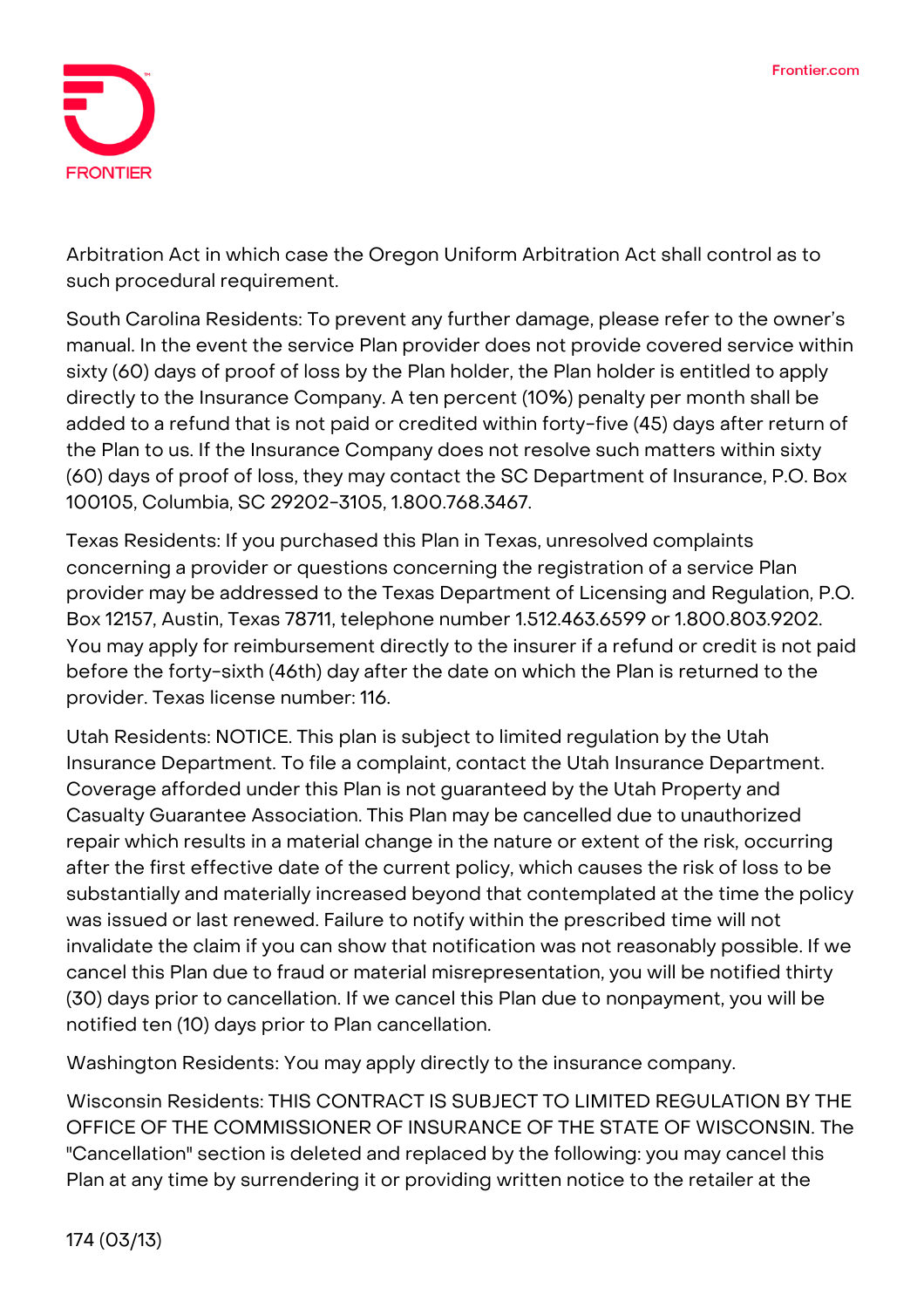

address where you purchased this Plan. You may also cancel this Plan by surrendering it or providing written notice to NEW at the address listed below. You may cancel this Plan for any reason. In the event you cancel this Plan within thirty (30) days of receipt of the Plan, you shall receive a full refund of any payments made by you under this Plan. In the event you cancel this Plan after thirty (30) days of receipt of this Plan, you shall receive a refund based upon 100% of the unearned pro-rata premium less an administrative fee not to exceed 10% of the unearned pro-rata premium or \$25, whichever is less, and less the cost of claims paid. We or NEW may only cancel this Plan before the end of the agreed Plan term on the grounds of non-payment of the Plan fee, material misrepresentation by you to us, or a substantial breach of duties by you relating to the product or its use. If we or NEW cancel this Plan for any reason other than nonpayment of the Plan fee, you shall receive a refund of 100% of the unearned pro-rata premium, less any claims paid. We or NEW may not cancel this Plan without providing you with written notice at least five (5) days prior to the effective date of cancellation. Such notice shall include the effective date of cancellation and the reason for cancellation. A ten (10) percent penalty per month shall be added to a refund that is not paid or credited within forty-five (45) days after you cancel this Plan. The "Insurance" section of this Plan is amended as follows: If we do not provide, or reimburse or pay for, a service that is covered under this Plan within 60 days after you provide proof of loss, or if we become insolvent or otherwise financially impaired, you may file a claim directly with Liberty Insurance Underwriters, Inc. for reimbursement, payment, or provision of the service.

**Wyoming Residents:** This Plan will be considered void and we will refund you the full purchase price of the Plan or credit your account if you have not made a claim under this Plan and you have returned the Plan to us a) within 20 days after the date we have mailed the Plan to you, b) within 10 days after you have received the Plan if the Plan was furnished to you at the time the Plan was purchased, or c) within a longer time period if specified in the Plan. A ten percent (10%) penalty per month shall be added to a refund that is not paid or credited within forty-five (45) days after return of the Plan to us. The right to void the Plan provided in this subsection applies only to the original Plan purchaser and is not transferable. If we cancel this Plan for reasons other than nonpayment, a material misrepresentation made by you to us or because of a substantial breach of duties by you relating to the product or its use, we will mail a written notice to you at least ten (10) days prior to cancellation. The notice of cancellation shall state the effective date of cancellation and the reason for cancellation. In the event covered service is not provided by us within sixty (60) days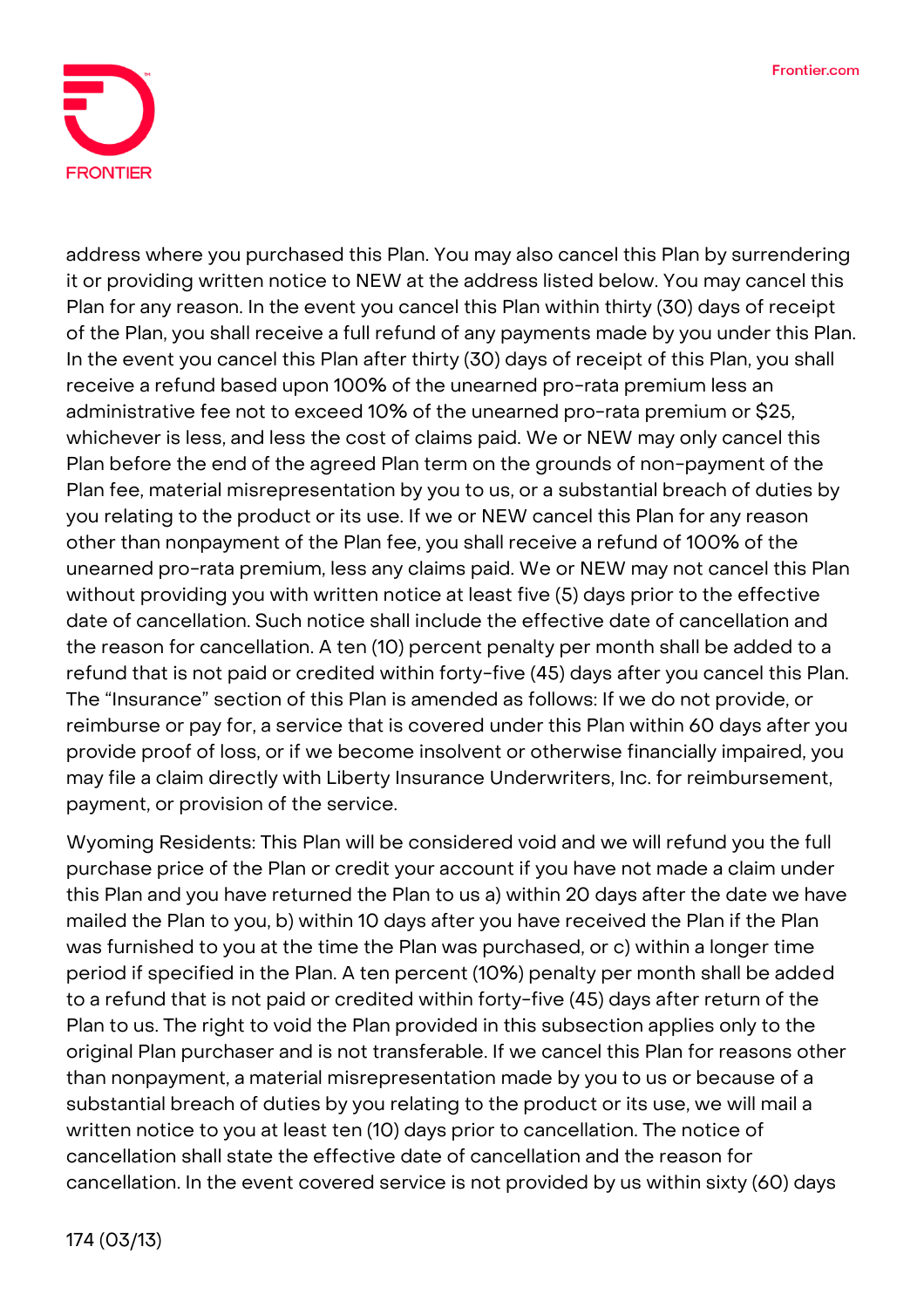

of proof of loss by you, you are entitled to apply directly to the reimbursement insurance company. The Arbitration Agreement provision in this Plan is replaced with the following: "If there are disputes between You and Us that are not resolved by negotiations, You and We may in a separate written agreement voluntarily consent to arbitration. Any arbitration proceedings shall be conducted within the state of Wyoming." For the purpose of this Arbitration Agreement, references to "We", "Us" and "Our" include the Plan Obligor and Administrator, as defined above, and their respective parents, subsidiaries, affiliates, service contract insurers, agents, employees, successors and assigns; and (2) Frontier Communications, Inc.